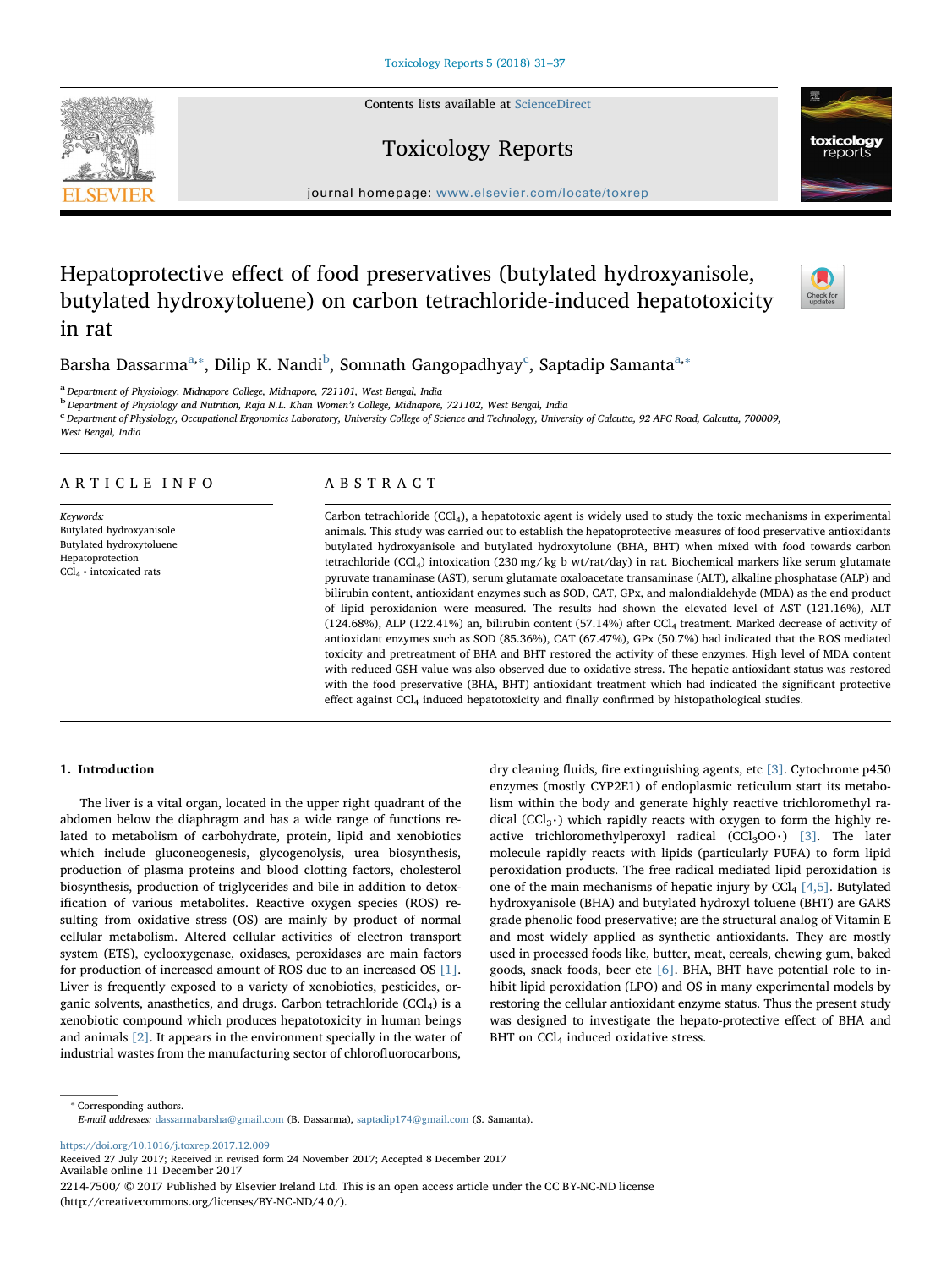#### 2. Material and methods

#### 2.1. Chemicals

Carbon tetrachloride, Tris buffer, Sodium chloride (NaCl), Triton-X 100, Potassium dihydrogen phosphate (KH<sub>2</sub>PO<sub>4</sub>), Dipotassium hydrogen phosphate (K<sub>2</sub>HPO<sub>4</sub>), Ethylene diamine tetra acetate (EDTA), Sodium hydroxide (NaOH), Chloroform, Trichloro acetic acid (TCA), Thiobarbituric acid (TBA), Potassium hydroxide (KOH), Methanol, Alcohol, and other chemicals were procured from Merck Ltd., SRL Pvt. Ltd., Mumbai, India. 5′, 5′-dithio (bis)-2- nitrobenzoic acid (DTNB), standard reduced glutathione (GSH), were procured from Sigma (St. Louis, MO, USA). All other chemicals were from Merck Ltd., SRL Pvt., Ltd., Mumbai and were of the highest purity grade available.

## 2.2. Selection of animals and care

The study was conducted on 24 healthy, Wister strain male albino rats (Supplied by CPSEA, Govt. of India registered firm) having a body weight of 100  $\pm$  15 g. These experimental animals were acclimatized in laboratory condition for period of 2 weeks prior to the experiment. Experimental animals were housed three rats/cage in a room with temperature 22  $\pm$  2 °C with 12–12 h dark–light cycles by the side of a humidity of 50  $\pm$  10%. Standard diet and water *ad libitum* were provided to them. The experimental animal care was provided according to the Guiding Principle for the Care and Use of Animals [\[7\].](#page-6-2) To carry out the experiments the rats were divided into four equal groups ( $n = 6/gr$ ) namely, Group I or control (feed normal diet with water ad libitum), Group II or  $CCl<sub>4</sub>$  induced hepatic dysfunction (normal diet, water ad libitum + subcutaneous injection with (CCl<sub>4</sub> at the conc. of 230 mg/kg body wt/rat/day diluted in olive oil) [\[8\]](#page-6-3), Group III or  $CCl<sub>4</sub>$  with pretreatment by BHA [\[6\]](#page-6-1) (pre-treated with 0.5 mg/kg BHA mixed with normal diet + subcutaneous injection with  $\text{CCl}_4$ ), and Group IV or  $\text{CCl}_4$ with pre- treatment by BHT [\[6\]](#page-6-1) (pre-treatment of 0.8 mg/kg BHT along with normal diet + subcutaneous  $CCl<sub>4</sub>$  injection).

## 2.2.1. Sacrifice of animals and collection of blood and tissues

This experimental schedule for evaluation of protective function of selected antioxidants was continued for 28 days, after that the animals were sacrificed and blood was collected from the aorta, then liver and kidneys were collected for different biochemical and histological studies. The tissues were stored into −80 °C until preparation of tissue homogenates. For histological examination, liver and kidneys were preserved in 10% neutral formaldehyde solution till processed.

## 2.2.2. Separation of serum and homogenization of liver and kidney

Serum was separated by centrifugation (1500  $\times$  g, 15 min) of blood samples and was kept (–80 °C) [\[9\]](#page-6-4) for the biochemical estimation of different parameters. Tissue homogenates were prepared through the following process; 1.5 g hepatic tissue was washed initially in 0.9% saline followed by immediate homogenization in the ice-cold buffer (0.25 M sucrose, 1 mM EDTA, and 1 mM Tris-HCl, pH 7.4) and then through centrifugation (600  $\times$  g, 10 min at 4 °C). Later on, the supernatant was stored (–80 ° C) for the biochemical estimation of different parameters [\[10\]](#page-6-5).

## 2.3. Biochemical determinations

## 2.3.1. Biochemical markers of hepatotoxicity

Serum hepatic marker enzymes namely, serum glutamate oxaloacetate transaminases (AST), serum glutamate pyruvate transaminase (ALT) [\[11\],](#page-6-6) alkaline phosphatase (ALP) [\[12\]](#page-6-7), LDH [\[15\]](#page-6-8), bilirubin [\[13\]](#page-6-9), total protein [\[14\]](#page-6-10) concentration were measured by using assay kits Sigma (USA). The extent of hepatocytes necrosis was determined by these activities as markers.

#### 2.3.2. Oxidative stress Profile

To evaluate the degree of cellular damage in hepatocytes, lipid peroxidation (LPO) in tissue homogenate was measured by estimating the formation of thiobarbituric acid reactive substances (TBARS). Tissue homogenate was mixed with 20% TCA (1.5 ml) and 1.34% TBA (1.5 ml) then boiled (30 min) and cooled, followed by an addition of 2.5 ml butanol. The mixture was centrifuged for 5 min in 2000  $\times$  g. Then optical density of the supernatant was measured at 535 nm. TBARS as malondialdehyde (MDA) content of the sample was calculated by using the molar extinction coefficient  $1.43 \times 10^{-3}$ M<sup>-1</sup>Cm<sup>-1</sup> and expressed as nmol of MDA formed/mg protein [\[16\]](#page-6-11).

The estimation of GSH from tissue homogenate was done by the method of Ellman. The reaction mixture contained 25% of TCA and then centrifugation (2,000  $\times$  g, 15 min); supernatant was diluted to 1 mL with 0.2 M sodium phosphate buffer (pH 8.0) followed by addition of 2 mL DTNB (0.6 mM). After 10 minutes incubation at room temperature, the optical density of the yellow-colored complex formed by the reaction of GSH and DTNB (Ellman's reagent) was measured at 405 nm. The levels of GSH were expressed as  $\mu$ g of GSH/mg protein [\[17\]](#page-6-12).

#### 2.3.3. Antioxidant Enzyme Profile

Activities of superoxide dismutase (SOD), catalase (CAT), glutathione peroxidase (GPx) were assayed from hepatic tissue homogenate for assessment of cellular antioxidant enzyme status.

SOD activity of liver and kidney homogenate was determined from its ability to inhibit the auto-oxidation of pyrogallol according to Mestro and McDonald et al. [\[18\].](#page-6-13) The samples were measured at 420 nm at 25 °C for 3 min. SOD activity was expressed as unit/mg protein.

CAT activity of these tissue homogenate was measured by the method of Luck [\[19\]](#page-6-14). Catalase activity was calculated by using the molar extinction coefficient of 43.6  $M^{-1}$ cm<sup>-1</sup>for H<sub>2</sub>O<sub>2</sub>. The level of CAT was expressed as unit/mg protein.

The GPx activity of liver and kidney homogenate was evaluated by the method of Paglia and Valentine [\[20\].](#page-6-15) Absorbance at 340 nm was recorded for 5 min. Values were expressed in nmol of NADPH oxidized to NADP in per min/mg protein by using the extinction coefficient of  $6.2 \times 103 \text{ M}^{-1} \text{cm}^{-1}$  at 340 nm.

#### 2.3.4. Histological Study

Histological analysis of liver and kidney tissue of each experimental Group was performed by the method of Iranloye and Bolarinwa [\[21\]](#page-6-16). The animals were sacrificed and the tissues were immediately perfused in 0.9% saline and formalin, and were fixed for 7 days in 10% formaldehyde. After that, dehydration was carried out in ascending grade of alcohol (70%–100%). To remove the alcohol, the tissues were kept in xylene overnight. Then embedding and casting in paraffin wax with wooden block was completed and sectioning of  $5 \mu m$  thick was carried out by using a microtome. The sectioned tissues mounted on slides using a thin film of egg albumen smeared on each side. After deparaffinization by using xylene, the sections passed through alcohol, stained with haematoxylin-eosin, and mounted in neutral DPX medium. The slides were then evaluated for pathological changes under microscope.

### 2.4. Data analysis

The data were calculated and statistical analyses were done by using a statistical package, Origin 6.1, Northampton, Mass, USA. The statistically calculated data were expressed as mean  $\pm$  SEM,  $n = 6$ . Comparisons were done between the means of control and  $CCl<sub>4</sub>$  administered group, by one way ANOVA,  $P < 0.05$ , level of significance.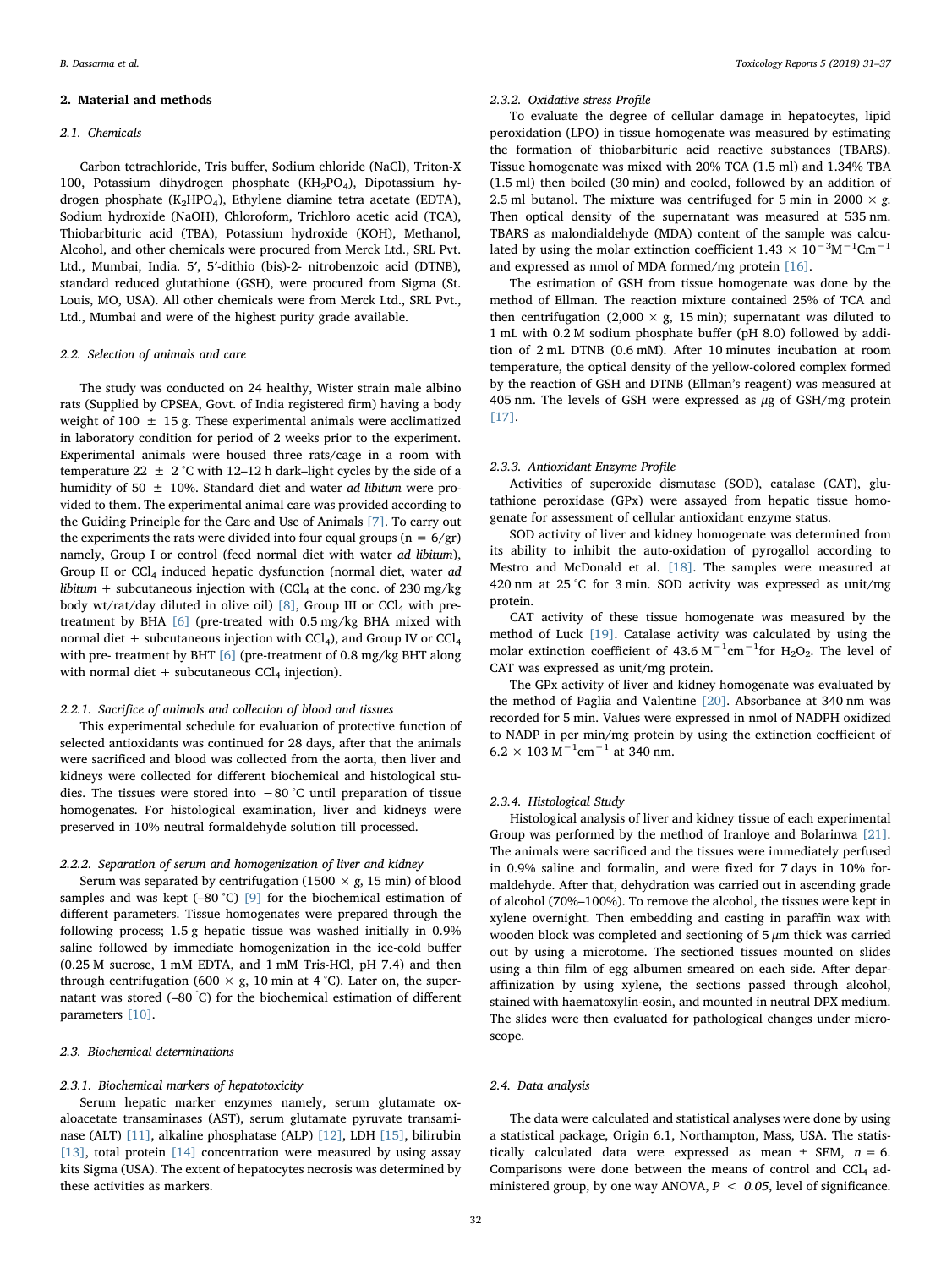<span id="page-2-0"></span>

Fig. 1. Groupaphical presentation represents the AST, ALT, ALP, Total Protein, and LDH value of experimental groups. Values are expressed as mean  $\pm$  SEM, n = 6.  $*,\#$  indicates significant difference (P < 0.05) compared to control Group. Group I: Control, Group II: CCl<sub>4</sub> treated, Group III: CCl<sub>4</sub> + BHA, Group IV: CCl<sub>4</sub> + BHT.

## 3. Result

## 3.1. Biochemical markers of hepatotoxicity

In this present study, hepatotoxicity was started after administration of 230 mg/kg body wt/rat/day [\[8\]](#page-6-3) followed by its metabolic activation. The mean value of serum AST, ALT, ALP, LDH, and total protein content of hepatic tissue had been increased significantly ( $p < 0.05$ ) by

121.168%, 124.68% and 122.41%, 32.16%, 28.63% respectively in CCl4 treated Group compared to control group ([Fig. 1\)](#page-2-0). Intoxication of CCl<sub>4</sub> showed a significant (P  $\leq$  0.05) rise in serum bilirubin (total and direct) 57.by 14% and 45.16% respectively. However, pretreatment of BHA and BHT (Group III, IV) significantly ( $p < 0.05$ ) recovered the level of serum enzymes like AST (73.47%, 78.80%), ALT (78.80%, 78.80%), ALP (80.54%, 80.54%), LDH (10.74%, 10.89%) respectively. Beside these, total protein in tissue homogenete (13.67%, 13.53%) as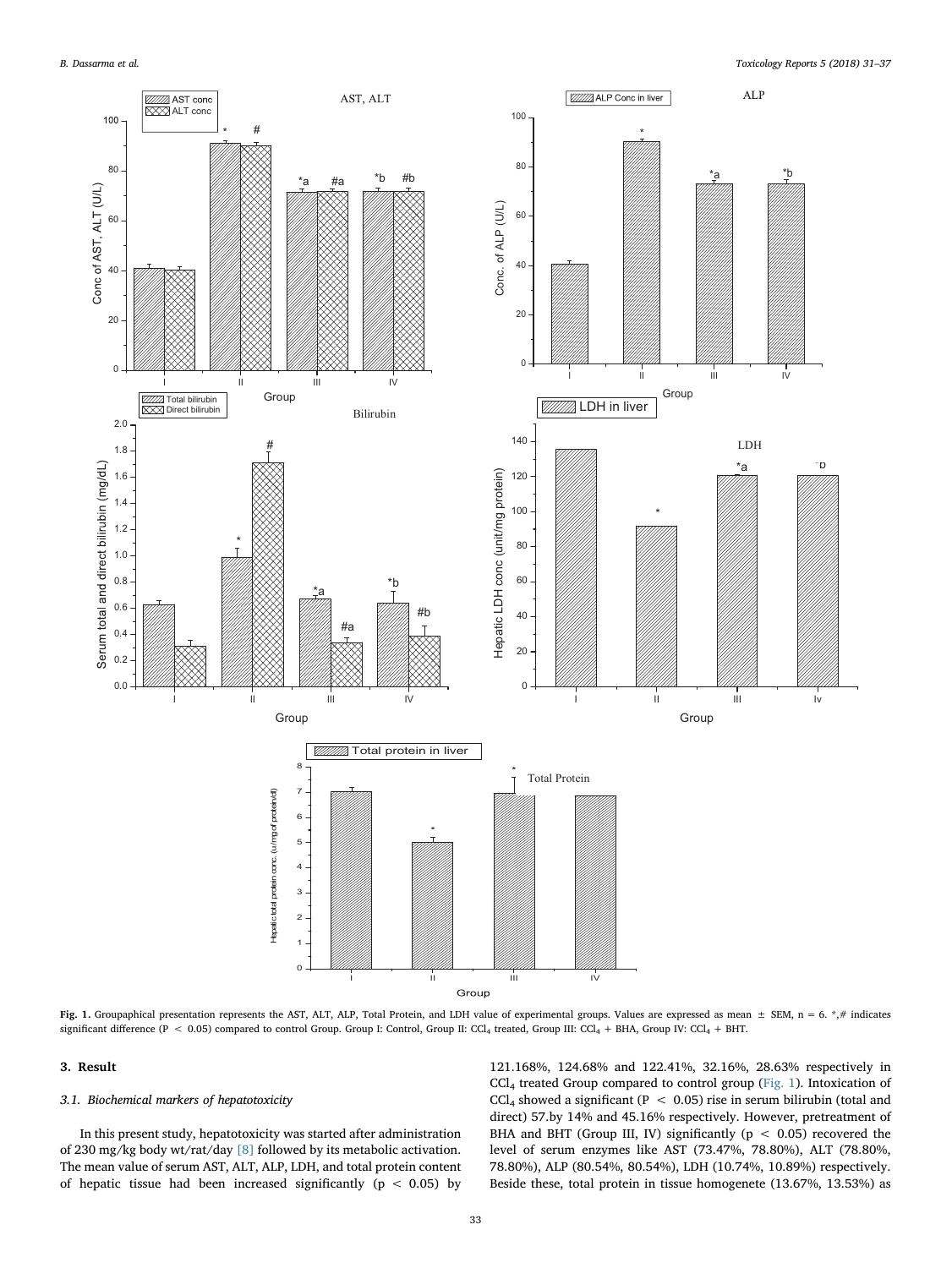<span id="page-3-0"></span>

Fig. 2. Groupaphical presentation represents the MDA and GSH value of experimental groups. Values are expressed as mean  $\pm$  SEM, n = 6. \*,# indicates significant difference  $(P < 0.05)$  compared to control Group. Group I: Control, Group II: CCl<sub>4</sub> treated, Group III: CCl<sub>4</sub> + BHA, Group IV: CCl<sub>4</sub> + BHT.

well as serum bilirubin level (total, 1.34%, 1.58% and direct, 9,67%, 9.89%) had been improved in respect of  $CCl<sub>4</sub>$  treated Group ([Fig. 1](#page-2-0)).

## 3.2. Oxidative stress marker

A marked increase (350.20%) in MDA levels as end product of lipid peroxidation was found in the hepatic tissue homogenate of  $CCl<sub>4</sub>$  intoxicated experimental rats when compared to the control group ([Fig. 2](#page-3-0)). Supplementation of BHA, BHT on experimental animals had shown a significant ( $P < 0.05$ ) lowering effect on MDA levels (290.23%, 287.91%) more than  $CCl<sub>4</sub>$  treated group [\(Fig. 3](#page-4-0)). Significant reduction ( $p < 0.05$ ) of reduced glutathione (GSH) content by 65.27% had been seen in hepatic tissue of  $CCl<sub>4</sub>$  treated rats [\(Fig. 2\)](#page-3-0) and synthetic antioxidant treatment had helped to restore the intracellular glutathione level by 42.76%, 42.60% ([Fig. 2](#page-3-0)).

#### 3.3. Antioxidant enzymes

Administration of CCl4 had significantly diminished 65.27% of glutathione peroxidase  $(GP_X)$  activity in hepatic tissue homogenate as compared to control group ( $p < 0.05$ ). Although, in antioxidant pretreated group, there was significant increase ( $p < 0.05$ ) in hepatic  $GP<sub>x</sub>$ levels (29.9%, 28.9%) in respect of  $CCl<sub>4</sub>$  treated Group [\(Fig. 3\)](#page-4-0). Other detoxifying enzyme like superoxide dismutase (SOD) and catalase (CAT) had significantly ( $p < 0.05$ ) decreased by 85.36% and 67.47% respectively in hepatic tissue homogenate due to  $CCl<sub>4</sub>$  intoxication. Whereas, treatment of BHA, BHT were able to significant increase in SOD (42.19%, 42.68%) and CAT (13.73%, 14.63%) activity in liver tissue as compared to  $CCl<sub>4</sub>$  treated group [\(Fig. 3\)](#page-4-0).

#### 3.4. Histopathological examinations

Marked changes had been observed in  $CCl<sub>4</sub>$  (230 mg/kg body wt/ day) treated group compared to control group and BHA, BHT supplementary group. The histopathological studies had shown the accumulation of fat droplets, fatty degeneration, cellular necrosis, portal vein disruption after  $CCl<sub>4</sub>$  intoxication ([Fig. 4,](#page-5-3) [Table 1\)](#page-5-4). Supplementation of synthetic antioxidants had minimized tissue toxicity ([Fig. 4](#page-5-3), [Table 1](#page-5-4)). Histology of the liver sections of control animals showed normal hepatocellular architecture along with well preserved lobular pattern and visible central vein without any sign of necrosis. However, liver sections of CCl4 treated rat showed lipid accumulation, massive cellular necrosis, portal vein disruption which indicates loss of cellular architechture due to excessive intracellular lipid deposition.

# 4. Discussion

Carbon tetrachloride  $(CCl<sub>4</sub>)$  a lipophilic potent hepatotoxin can be able to cross the cell membrane and gets distributed throughout tissues soon after its exposure. Cytochorome  $P_{450}$  starts biotransformation of  $CCl<sub>4</sub>$  and generates reactive metabolite trichloromethyl radical ( $\cdot CCl<sub>3</sub>$ ); later is converted to trichloromethyl peroxyradical (CCl<sub>3</sub>OO<sup> $-$ </sup>) in presence of oxygen [\[22\].](#page-6-17) This highly reactive free radical causes cellular damage and the toxic effect can diminish by supplementation of hepatoprotective agents like natural antioxidants (Vit. C, Vit. E) or synthetic antioxidants (BHA, BHT). The efficacy of any hepatoprotective agents depend on their capacity of minimizing harmful effects and maintenance of intracellular physiological functions [\[6\].](#page-6-1) Our result had shown the elevated level of AST, ALT and ALP. The evidence of hepatic damage and determination of serum enzymes like AST, ALT and ALP was reported by several workers [\[8,6,23\]](#page-6-3). They reported that the level of increase of AST (120.29%, 70.3%, 155%), ALT (139.95%, 118.3%, 344.44%), and ALP (106.99%, 9.14%) varies respectively in rats (Sprague Dawley) after  $CCl<sub>4</sub>$  treatment and these findings are very similar to our observation. Reduction of serum transaminases close to normal levels after supplementation of mushroom extract, BHA and BHT as food antioxidant in CCl<sub>4</sub> treated groups suggested healing of hepatic parenchymal cells and regeneration of hepatocytes [\[6,2\]](#page-6-1). The other biochemical markers like LDH, bilirubin, and total tissue protein had estimated to evaluate liver performance and an increased level of these parameters had been shown in  $CCl<sub>4</sub>$  treated group. Previously, higher level of LDH, bilirubin, and total protein were also reported by [\[15,2,23,24\]](#page-6-8). Basically BHA and BHT are the synthetic analogues of Vit. E and their functions are very similar to the native vitamin. These molecules are converted to their respective radicals and stop the chain reaction during lipid peroxidation. Treatment of BHA, BHT protects the membrane of hepatocytes by scavenging the free radicals as well as LPO that leads to repair of hepatic tissue and prevents the leaching of intracellular transaminases to the serum. These food preservative antioxidants were being able to minimize disintegration of hepatic cells and rejuvenate hepatocytes.

The metabolic component of  $CCl<sub>4</sub>$ ,  $(\cdot CCl<sub>3</sub>)$  had tended to increase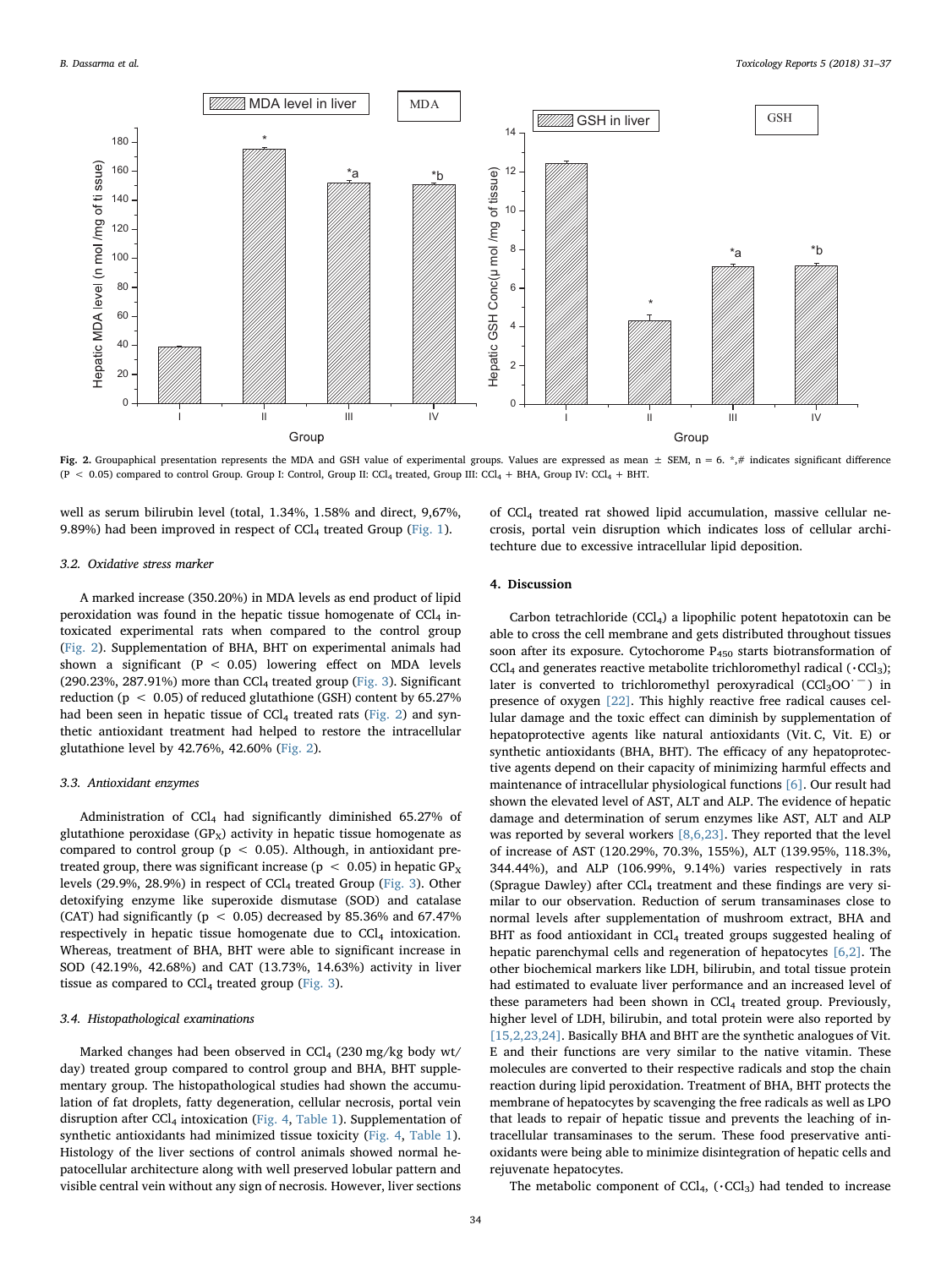

CAT

<span id="page-4-0"></span>

Fig. 3. Groupaphical presentation represents SOD, CAT and GPx value of experimental group. Values are expressed as mean  $\pm$  SEM, n = 6. \*,# indicates significant difference  $(P < 0.05)$  compared to control Group. Group I: Control, Group II: CCl<sub>4</sub> treated, Group III: CCl<sub>4</sub> + BHA, Group IV: CCl<sub>4</sub> + BHT.

MDA level as end product of lipid peroxidation  $[3]$  because  $\cdot$ CCl<sub>3</sub> stimulates ROS generation and oxidative stress (OS) which promote lipid peroxidation (LPO) in hepatic cells [\[1\].](#page-5-0) LPO is the result of low antioxidant defenses and formation of excess amount of ROS. Intracellular antioxidant enzyme GPx plays an important role in protection of cells by detoxification reactions against LPO mediated OS [\[25\].](#page-6-18) The results of histological studies had revealed the LPO mediated membrane damage, lipid accumulation, alteration of cytoarchitecture and necrosis of the hepatic cells. Elgazar  $[6]$  had also shown the CCl<sub>4</sub> mediated changes of cytoarchitecture of the hepatic cells which were very similar to our results. He concluded that ·CCl<sub>3</sub> increases the rate of lipid peroxidation as well as membrane damage in hepatocyte; the outcomes are lipid accumulation, fatty degeneration, inflammatory responses and necrosis. BHA, BHT are able to exert protective functions because antioxidants, synthetic or natural act as scavenging molecule against ROS, reduce the rate of LPO as well as MDA formation and ultimately act as protective agents [\[26\]](#page-6-19). Other reports suggested that antioxidant rich food supplementation lowers the LPO level [\[27,28\]](#page-6-20).

Cellular antioxidants always exert a defense mechanism against continuously producing ROS within the cell by scavenging the toxic molecules [\[29\]](#page-6-21). Cytosolic tripeptde glutathione, ubiquitously present in all cells acts as a key indicator of nonenzymatic intracellular redox homeostasis [\[30\].](#page-6-22) Our result had shown depletion of GSH level in experimental animals and its restoration by pretreatment of antioxidant. Earlier several researchers  $[8,1,6,26,23]$  reported that CCl<sub>4</sub> breaks the intracellular redox homeostatis and lowers the GSH level which also serves as a substrate for GPx [\[31\].](#page-6-23) In normal condition, GPx catalyzes oxidation of 2GSH to its oxidized state GSSG which is reduced back to GSH by GR (glutathione reductase) and eventually replenishes the cellular GSH level. The improvement of intracellular GSH level was also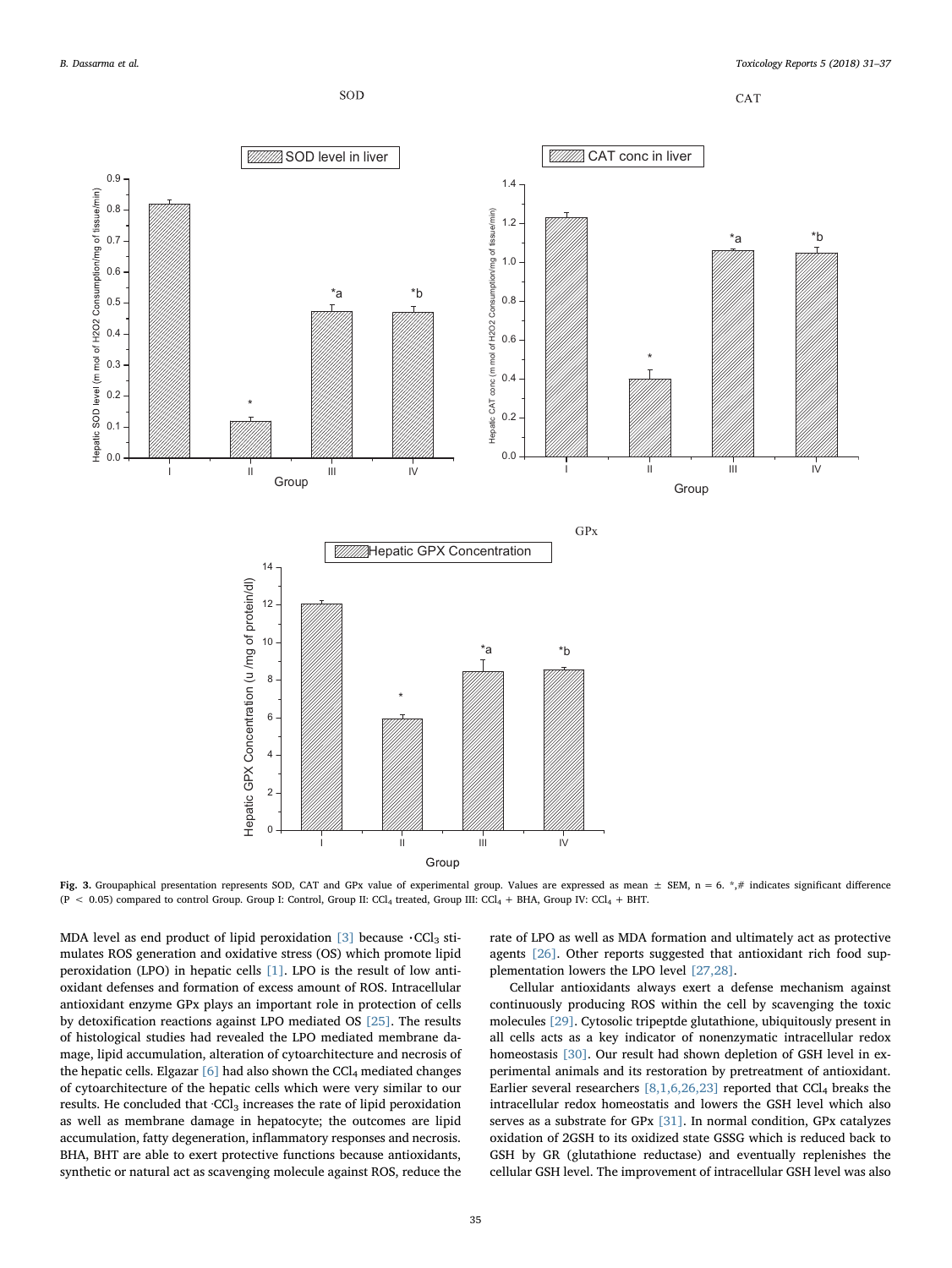<span id="page-5-3"></span>

#### <span id="page-5-4"></span>Table 1

Liver histological changes in different experimental groups (The Ishak system (a six-point scale for fibrosis stage) was applied for scoring hepatotoxicity. Control, Group II: CCl4 treated, Group III:  $CCl_4$  + BHA, Group IV:  $CCl_4$  + BHT.

| Parameters                                                                                   | Group I | Group II     | Group III | Group IV |
|----------------------------------------------------------------------------------------------|---------|--------------|-----------|----------|
| Cellular necrosis<br>Hepatocyte degeneration<br>Portal vein disruption<br>Lipid Accumulation |         | h<br>6<br>ה: |           |          |

possible by supplementation of antioxidant rich foods in animal model [\[32,33\].](#page-6-24)

Detoxifying enzymes like SOD, CAT, GPx help to control the formation of ROS such as superoxide radicals (O<sub>2</sub>,<sup>-</sup>), hydrogen peroxide  $(H<sub>2</sub>O<sub>2</sub>)$  and hydroxyl redical (OH·) within the cell [\[34\]](#page-6-25). Previously, Tirkey et al. [23] reported that  $CCl<sub>4</sub>$  intoxication reduced the endogenous antioxidant enzymes like SOD, CAT, GPx. The present study had indicated the marked reduction of antioxidant enzymes (SOD, CAT,  $GP<sub>x</sub>$ ) in hepatic tissue and pretreatment of BHA, BHT re-established the activity of these enzymes to their near normal value. Several studies had demonstrated the fall of antioxidant enzymes (SOD, CAT,  $GP<sub>x</sub>$ ) activity in liver, [\[35\]](#page-6-26) kidney and brain [\[36,37\]](#page-6-27) following  $CCI<sub>4</sub>$  exposure. While other reports revealed that exogenous supplementation of antioxidants enhanced GSH, GP<sub>x</sub>, SOD, CAT level in experimental rat intoxicated with  $CCl<sub>4</sub>$  [\[38,6\].](#page-6-28) In normal cells, reactive species are constantly formed which are scave nged by intracellular antioxidant enzymes [\[29\]](#page-6-21). In fact SOD converts the superoxide radicals  $(O_2^{\text{-}})$  to hydrogen peroxide  $(H_2O_2)$  via dismutation and later is removed by the activity of CAT and GPx. Any impair in this pathway will disturb the intracellular redox homeostasis; resultant is excess LPO and other detrimental effects [\[39,40\].](#page-6-29) Cellular antioxidants resist ROS generation while, antioxidant enzymes enhance metabolic detoxification and protect the tissue [\[41](#page-6-30)–43].

Actually CCl<sub>4</sub> was converted to more toxic radical  $\cdot$ CCl<sub>3</sub> through the enzymatic reaction of a nicotinamide adenine dinucleotide phosphate (NADPH)-dependent enzyme CYP450 (specifically, CYP2E1), which was further metabolized to  $\cdot$ OOCCl<sub>2</sub> [\[3\].](#page-5-2) Later was a potent free radical, produced severe oxidative stress.  $\cdot$ OOCCl<sub>2</sub> reacted with

polyunsaturated fatty acids of membrane lipids and bound with their unsaturated units. This reaction converted the membrane lipids (RH) to lipid macro radical  $(ROO·)$  in presence of oxygen and continuously operated the chain reactions of lipid peroxidation. Finally, ROO $\cdot$  was modified to hydroperoxide (ROOH) or endoperoxide followed by malondialdehyde. The effects of severe OS and LPO emerged as a result of decreased of several OS related markers like SOD, CAT, GPx from their respective standards. These cellular antioxidants were categorized to two groups: I) preventive antioxidants like catalase, peroxidases which reduced the rate of chain reactions by reacting with ROOH and II) chain breaking antioxidants SOD, Vit E or its analogue like BHA, BHT which interfered with chain propagation. SOD trapped the superoxide free radicals in aqueous phase while BHA and BHT trap the ROO $\cdot$  in lipid phase. Thus the present study had indicated that supplementation of BHA, BHT successfully ameliorated degenerative changes due to CCl<sub>4</sub> induced hepatic toxicity. Finally it is concluded that dietary intake of these antioxidants with food formulations may be beneficial for patients with hepatic dysfunction.

## Conflict of interest statement

The authors declare that there are no conflicts of interest.

## Acknowledgement

The authors thank the Department of Science and Technology (DST), Govt. of India, Midnapore College, Raja N L Khan Women's College, Midnapore, W.B., India, for providing the facilities to execute these studies.

### References

- <span id="page-5-0"></span>[1] [K.R. Ritesh, A. Suganya, H.V. Dileepkumar, Y. Rajashekar, T. Shivanandappa, A](http://refhub.elsevier.com/S2214-7500(17)30116-6/sbref0005) [single acute hepatotoxic dose of CCl4 causes oxidative stress in the rat brain,](http://refhub.elsevier.com/S2214-7500(17)30116-6/sbref0005) [Toxicol. Rep. 2 \(2015\) 891](http://refhub.elsevier.com/S2214-7500(17)30116-6/sbref0005)–895.
- <span id="page-5-1"></span>[2] [K. Acharya, S. Chatterjee, G. Biswas, A. Chatterjee, G.K. Saha, hepatoporotective](http://refhub.elsevier.com/S2214-7500(17)30116-6/sbref0010) eff[ect of a wild edible mushroom on carbon tetrachloride induced hepatotoxicity in](http://refhub.elsevier.com/S2214-7500(17)30116-6/sbref0010) [mice, Int. J. Pharm. Pharm. Sci. 4 \(3\) \(2012\) 285](http://refhub.elsevier.com/S2214-7500(17)30116-6/sbref0010)–288.
- <span id="page-5-2"></span>[3] [B. Dassarma, S. Samanta, D.K. Nandi, Toxicokinetics of carbontetrachloride \(CCl4\)](http://refhub.elsevier.com/S2214-7500(17)30116-6/sbref0015) [exposure on hepatorenal system, Euro. J. Biomed. Pharmace. Sci. 4 \(1\) \(2017\)](http://refhub.elsevier.com/S2214-7500(17)30116-6/sbref0015) 520–[525.](http://refhub.elsevier.com/S2214-7500(17)30116-6/sbref0015)